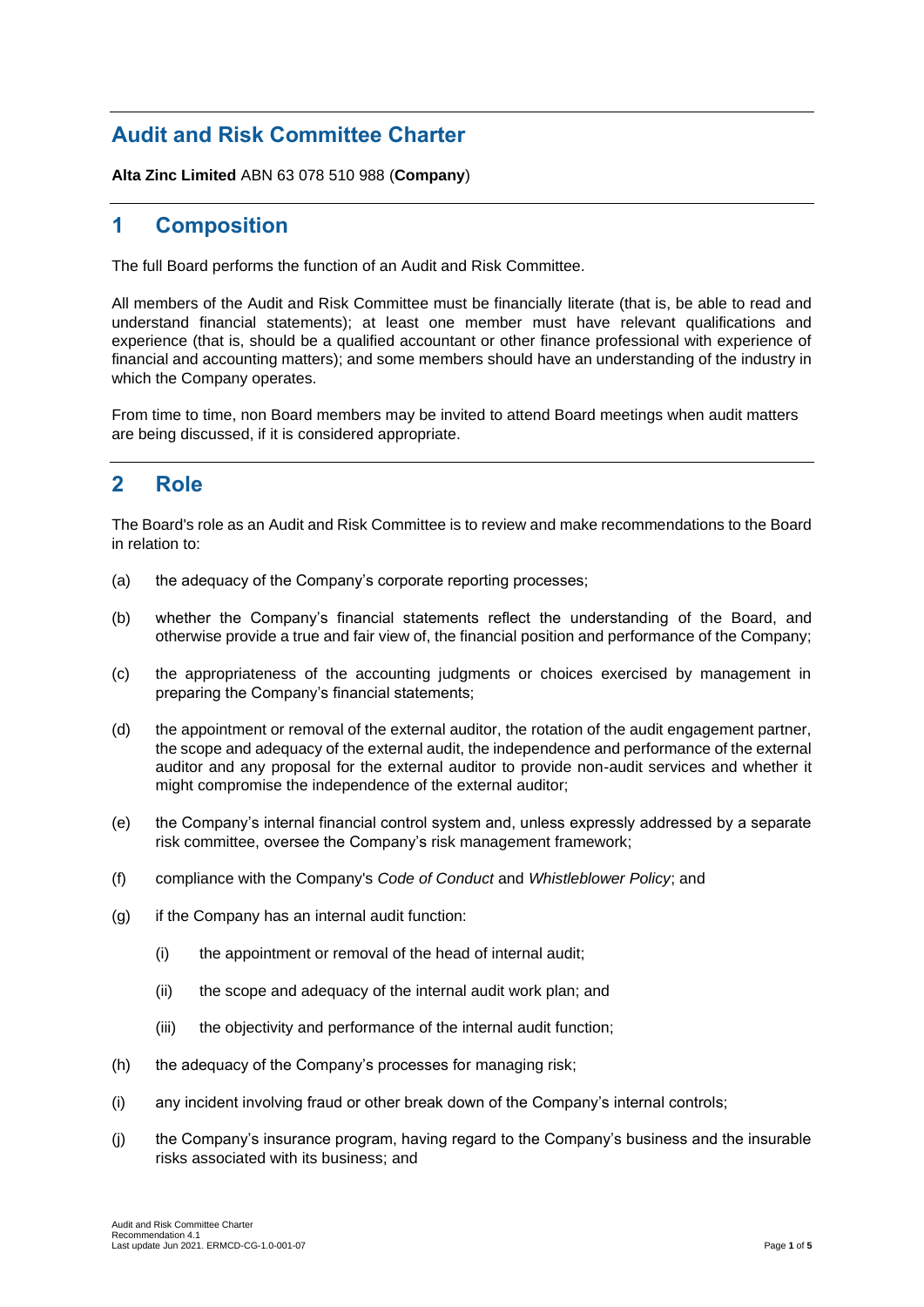(k) perform such other functions as assigned by law or the Company's *Constitution*.

Ultimate responsibility for a Company's financial statements and the Company's risk management framework rests with the full Board.

#### **3 Operations**

The full Board shall meet in its capacity as an Audit and Risk Committee at least half yearly, with further meetings on an as required basis. Minutes of all such meetings must be kept and the meetings are to be governed by the same rules as set out in the Company's *Constitution*, as they apply to meetings of the Board.

A separate independent Chair, other than the chair of the Board, may be elected to chair the meeting when the Board meets as the Audit and Risk Committee.

### **4 Responsibilities**

Annual responsibilities of the Board's function as the Audit and Risk Committee are as set out in the *Audit and Risk Committee Charter – annual action points* (attached).

## **5 Authority and resources**

The Board may seek provision of educational information on accounting policies and other financial topics relevant to the Company, to assist in fulfilling their duties. Further, the Board may seek explanations and additional information from the Company's external auditors, without management present, when required.

When considered necessary or appropriate, the Board may conduct or authorise investigations and may retain independent legal, accounting or other advisors.

## **6 Reporting to the Board and shareholders**

To assist the Board to carry out its audit function, the Board in its capacity as the Audit and Risk Committee should compile a report, at least annually, on the following matters:

- (a) assessment of whether external reporting is consistent with Board members' information and knowledge and is adequate for shareholder needs;
- (b) assessment of the management processes supporting external reporting;
- (c) recommendations for amending the Company's *Procedure for the Selection, Appointment and Rotation of the External Auditor*;
- (d) recommendations for the appointment or, if necessary, the removal of the external auditor;
- (e) assessment of the performance and independence of the external auditors. Where the external auditor provides non-audit services, the report should state whether the Board is satisfied that provision of those services has not compromised the auditor's independence;
- (f) assessment of the performance and objectivity of the internal audit function (if any);
- (g) the results of the Board's review of the Company's risk management framework and internal control systems;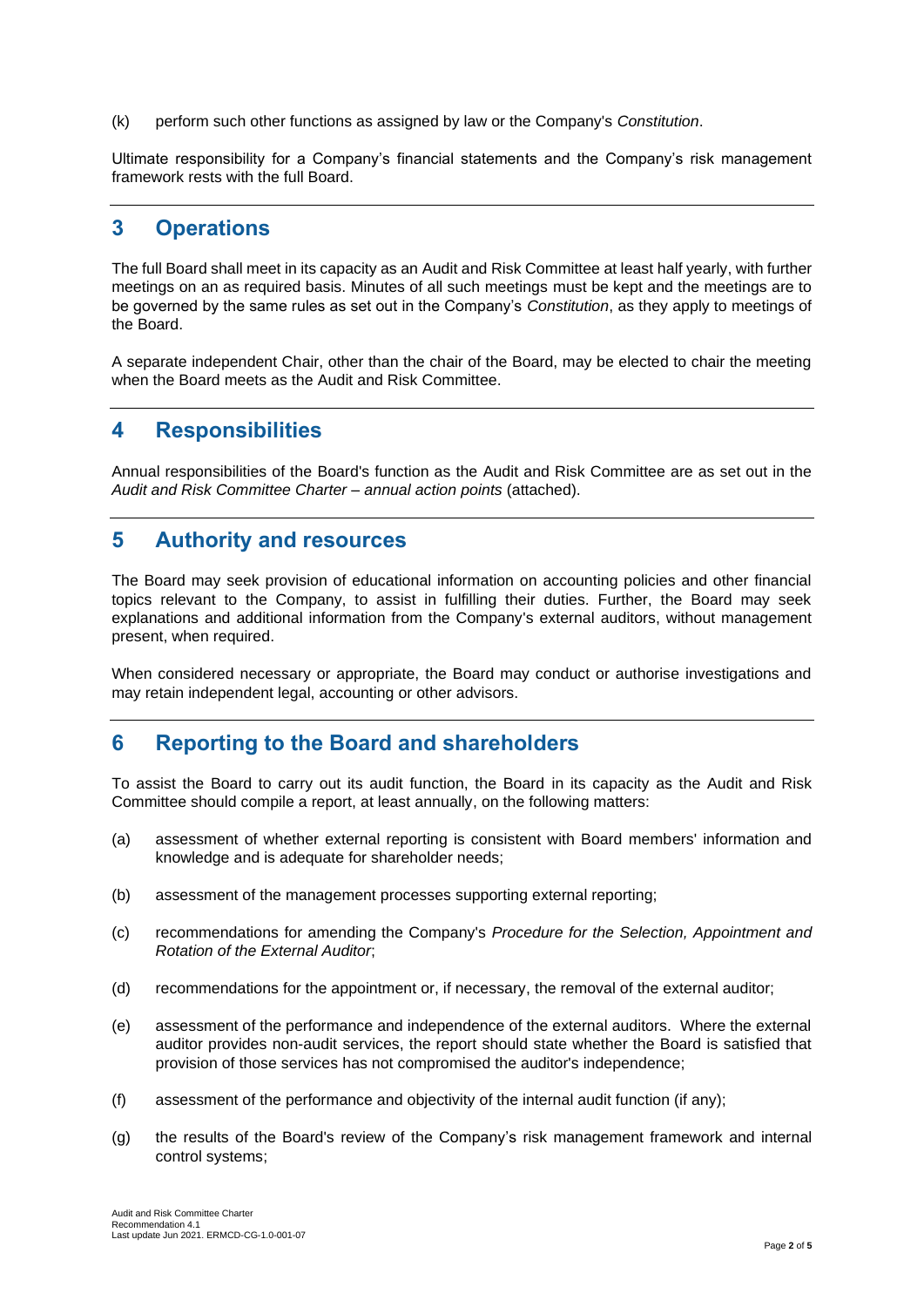- (h) the results of the Board's review of this *Audit and Risk Committee Charter*; and
- (i) comment on the Audit and Risk Committee's operation and composition.

The Chair of the Audit and Risk Committee, if appointed, is to be present at the annual general meeting to answer questions, through the Chair of the Board.

# **7 Review of Charter**

The Board will review this *Audit and Risk Committee Charter* at least annually, and update it as required.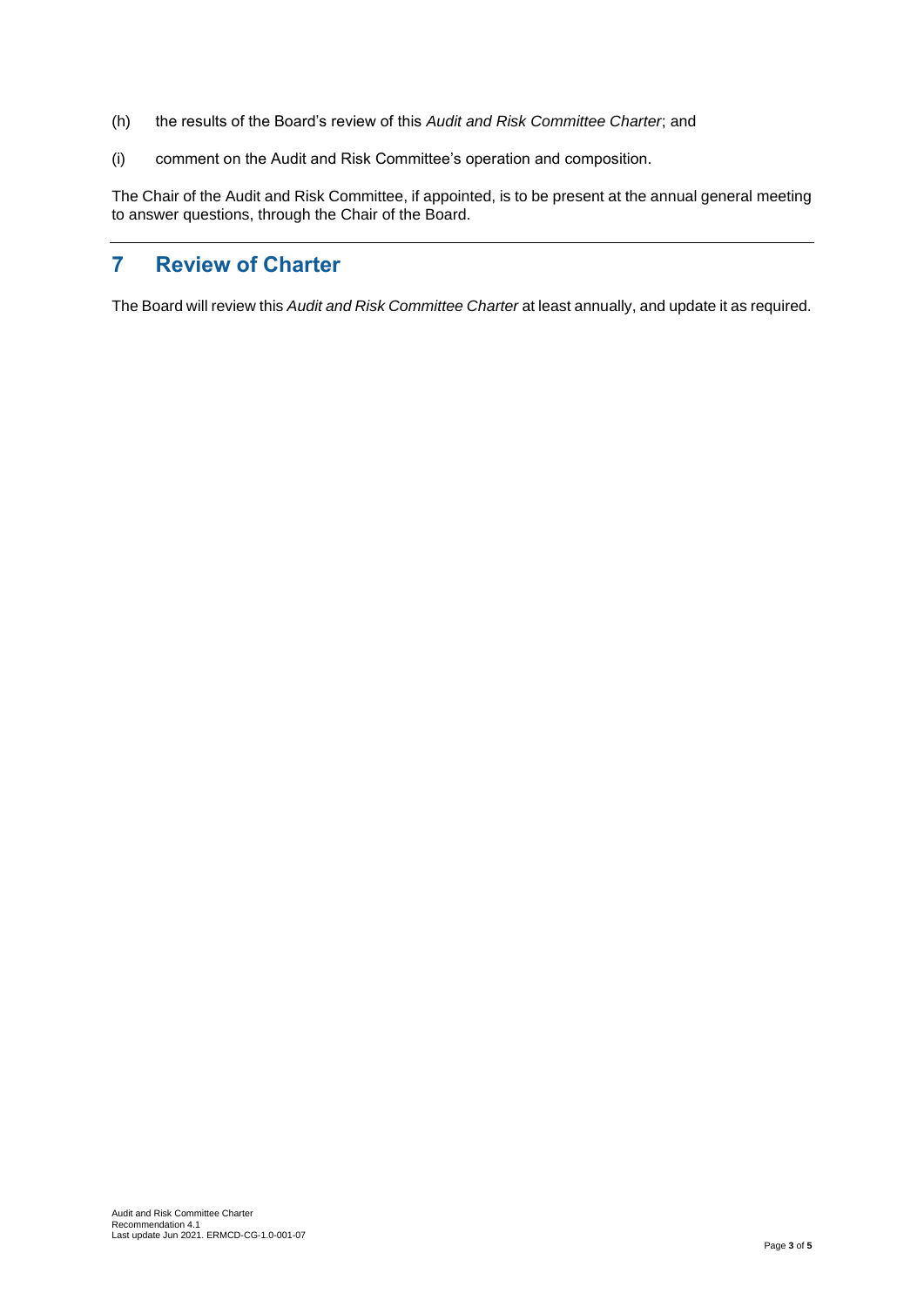# **Audit and Risk Committee Charter – annual action points**

#### **Financial reporting and internal controls**

- $\square$  Review half-year, annual and, if applicable, quarterly financial statements
- $\square$  Review compliance with relevant statutory and regulatory requirements
- Assess management's selection of accounting policies and principles
- $\Box$  Consider the external audit of the financial statements and the external auditor's report thereon including an assessment of whether external reporting is consistent with Board members' information and knowledge
- Consider internal controls including the Company's policies and procedures to assess, monitor and manage financial risks including tax risk (and other business risks if authorised)
- $\square$  Assess if the external auditors report is adequate for shareholder needs

#### **Annual meeting with external auditor**

- Discuss the Company's choice of accounting policies and methods, and any recommended changes
- Discuss the adequacy and effectiveness of the Company's internal controls
- $\square$  Discuss any significant findings and recommendations of the external auditor and management's response to those findings and recommendations
- Discuss any difficulties or disputes with management encountered during the course of the audit including any restrictions or access to required information

#### **External auditor**

- Review the Company's *Procedure for the Selection, Appointment and Rotation of External Auditor*
- $\Box$  Appoint and, if necessary, remove the external auditor and approve the terms on which the external auditor is engaged
- $\square$  Establish/review permissible services that the external auditor may perform for the Company and pre-approve all audit/non-audit services
- $\Box$  Confirm the independence of the external auditor, including reviewing the external auditor's nonaudit services and related fees
- $\square$  Assess the overall performance of the external auditor
- $\square$  Ensure external auditor is given notice of all general meetings and is requested to attend AGM

#### **Internal communications and reporting**

- Provide the report described in clause 6 of the *Audit and Risk Committee Charter*
- $\Box$  Ensure the Board is fully aware of matters which may significantly impact the financial conditions or affairs of the business